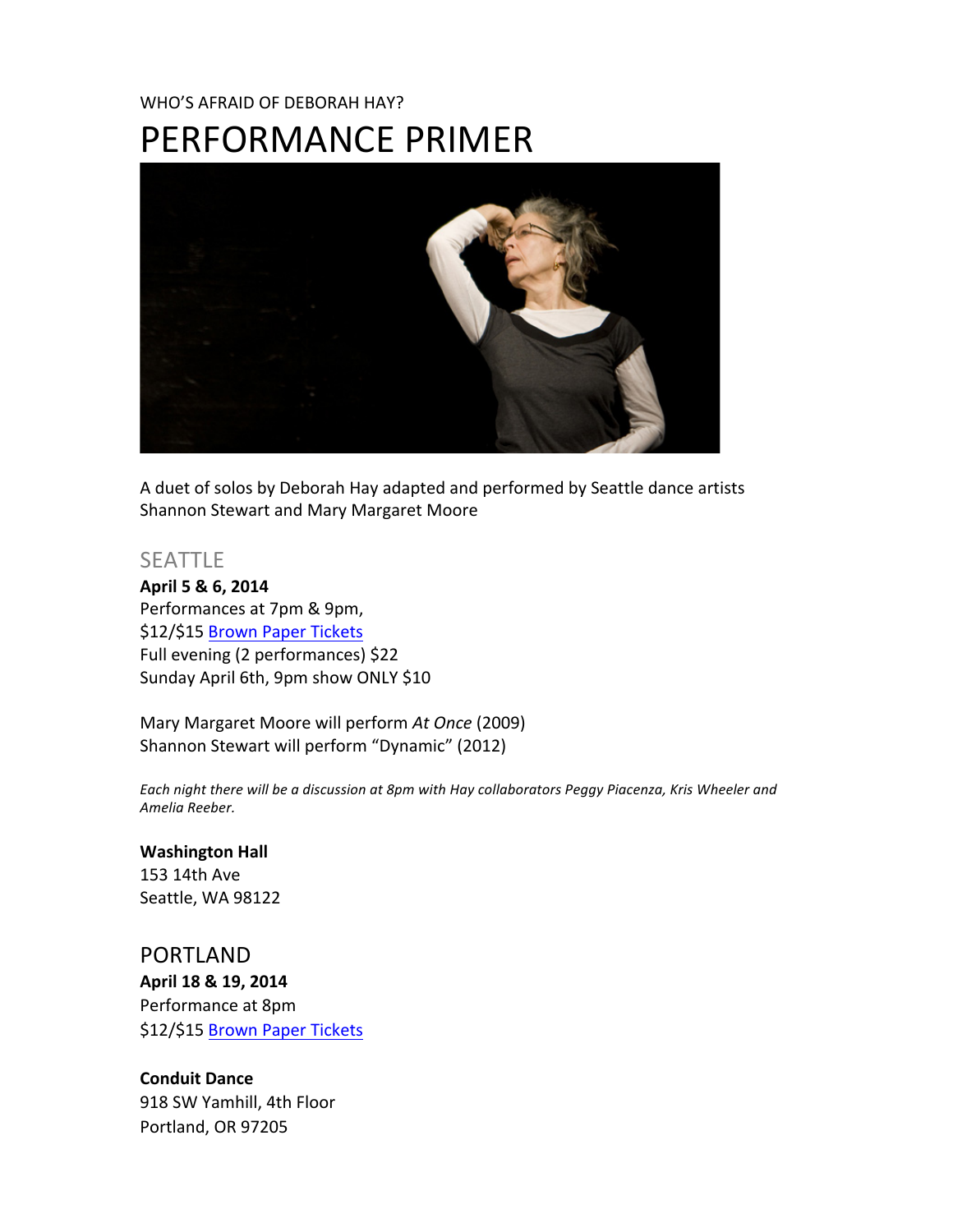## **OVERVIEW**

Collaborators Mary Margaret Moore and Shannon Stewart traveled independently (Moore in 2009 and Stewart in 2012) to study with Deborah Hay in Findhorn, Scotland as part of the Solo Performance Commissioning Project (SPCP). In SPCP, dancers from around the world are selected and travel to work intensively with Hay for two weeks while learning a solo that they agree to practice everyday for an extended amount of time before performing. The work is challenging and mysterious. It changes the way dancers think about and engage with performance. In Who's Afraid of Deborah Hay?, Moore and Stewart will perform their solos At Once and "Dynamic," northwest premiers for both, and offer contextualizing discussions for free each evening at 8pm.

**"Deborah Hay** (American, b.1941) is widely considered one of the most influential and relevant choreographers in experimental dance today. As a founding member of New York's Judson Dance Theatre in the 1960s, she took part in radically reshaping American dance by opening it up to other art forms and by shifting it away from spectacle and toward ordinary, everyday movements." - MoMA website

Deborah Hay has published two books--Lamb at the Altar and My Body, the Buddhist-and has received Hay several prestigious awards through her career. Recent recognitions include an Honorary Doctorate from the Theater Academy in Helsinki (2009), a USA Friends Fellowship (2010), and the Doris Duke Award for Dance (2012).

A quick interview with Deborah Hay: "Up Until Now"

## PRESS FOR DEBORAH HAY'S SOLOS

New York Times Review of As Holy Sites Go

Brooklyn&Rail&Review of&*News*

**Room at Portland Institute of Contemporary Art** 

Philadelphia Dance Journal preview of The Deborah Hay Solo Festival Philadelphia

#### **Chronology of Solos:**

Music (2001) O, Beautiful (2002) The Ridge  $(2004)$ Room (2005) News (2006) The North Door (2006) The Runner (2007)